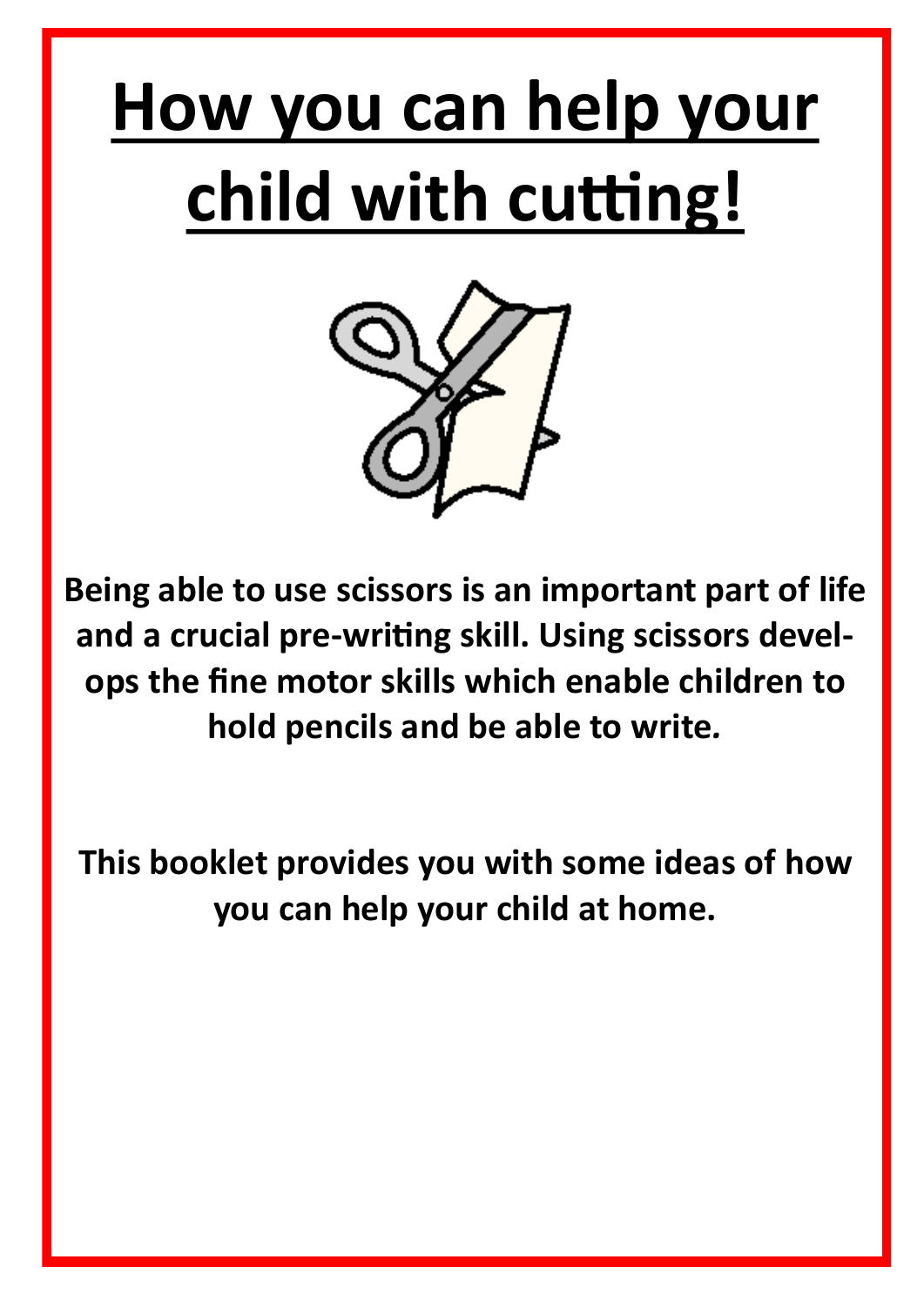## **How you can help your child with cutting! Talk together about what makes good cutting:**



**Cut around the picture**



**Snip away from you**





**Sit down with scissors**

**Hold the scissors with two fingers and your thumb** 



**Hold and look at the picture when you are cutting it**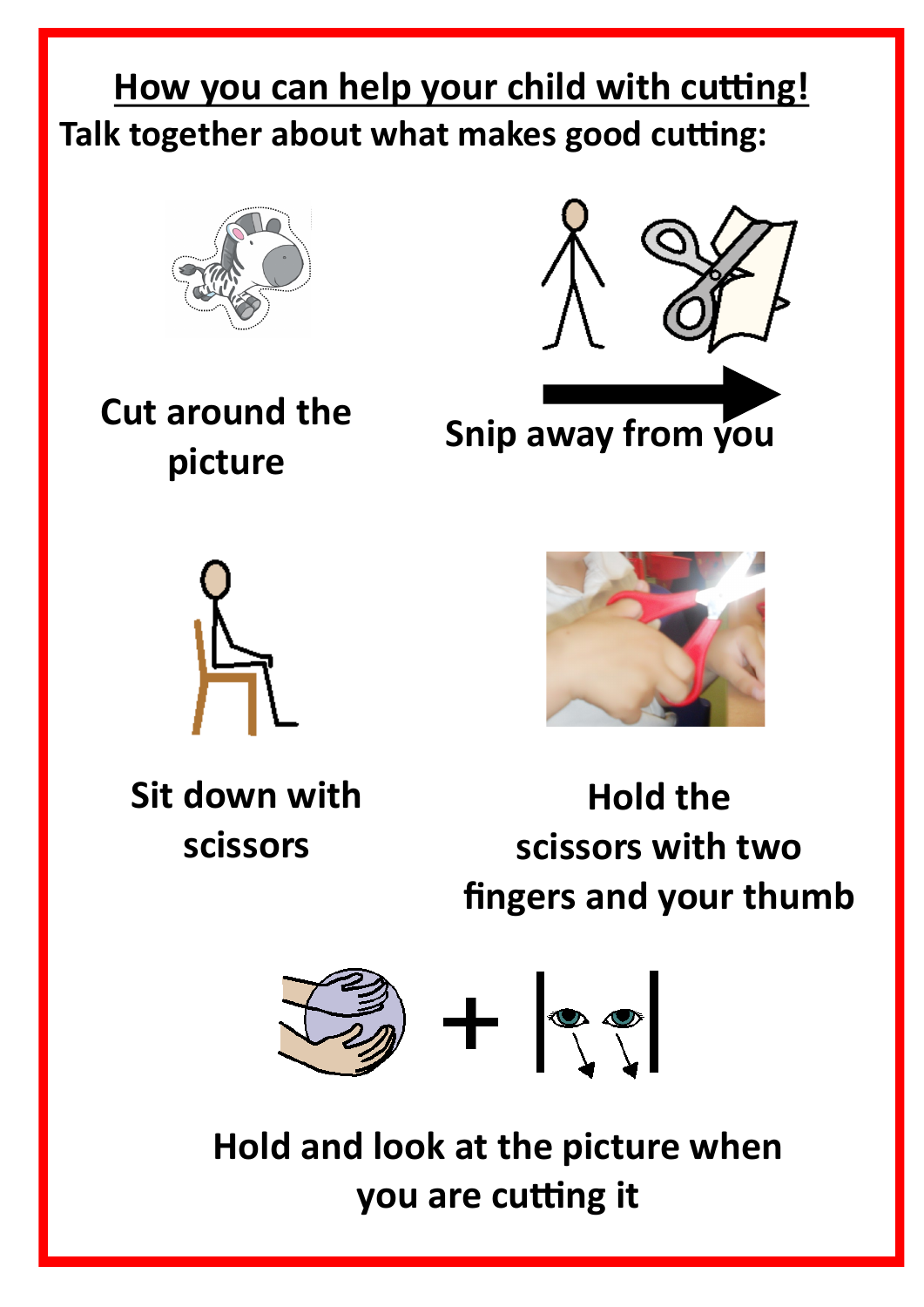## **Some ideas you can try at home, with children's scissors:**



**Snipping playdough, paper, card– anything!** 



**Practising cutting along thick black lines!**







**Using old catalogues, junk mail, leaflets to make pictures and collages!**